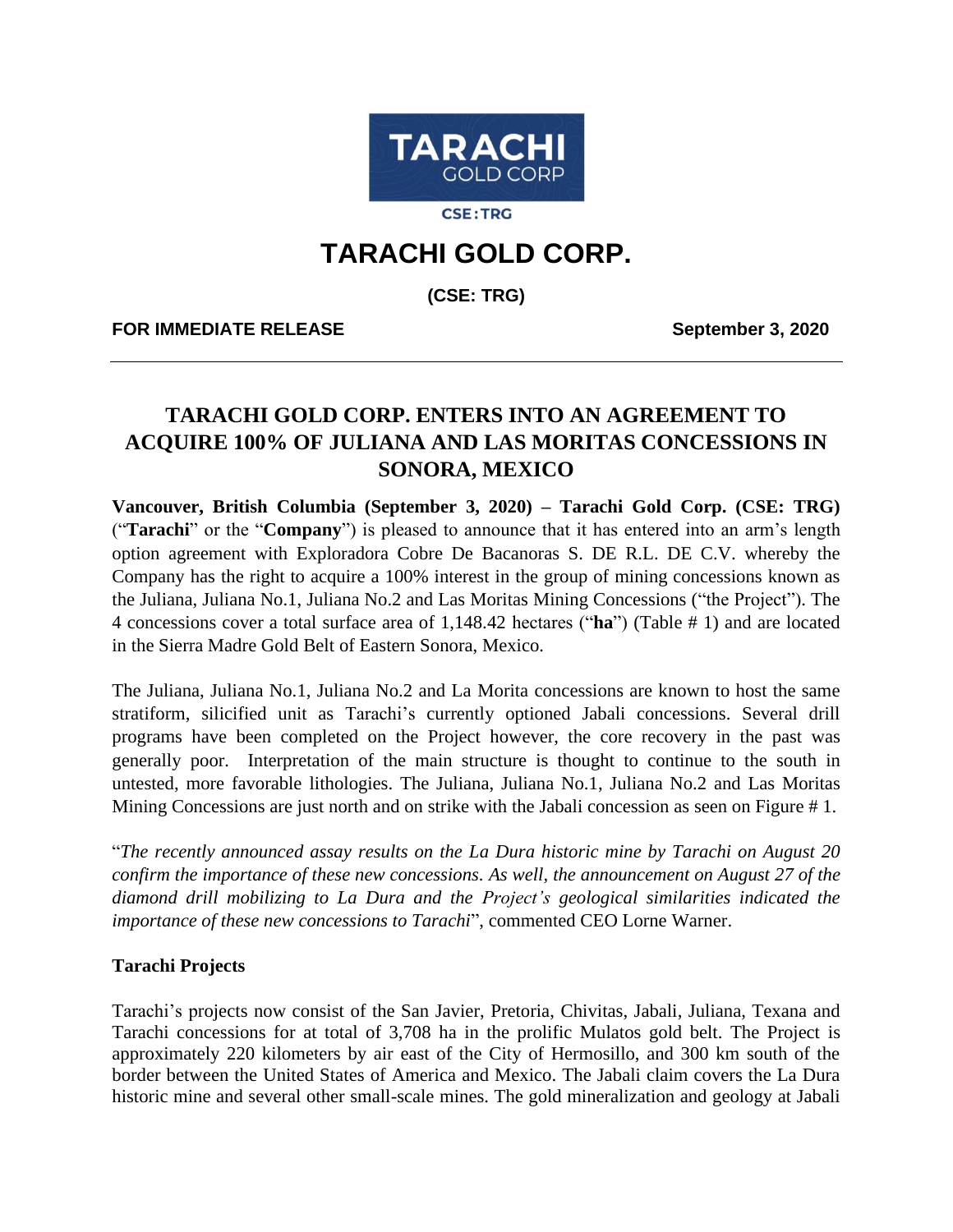is believed to be similar in character to the gold mineralization at the Mulatos mine. Alamos Gold Inc., in a 2003 annual report, identifies the Jabali project as being part of the "Los Bajios" mineralized trend. The Tarachi project is an early stage exploration project and the mineralization hosted on adjacent and/or nearby properties is not necessarily indicative of mineralization hosted on the Company's property.

The Mulatos gold trend is part of the Sierra Madre gold and silver belt that also hosts the operating Mulatos gold mine immediately southeast of the La India property and the Pinos Altos mine and the Creston Mascota deposit 70 km to the southeast. Mineralization occurs within silicified rhyodacite and is associated with vuggy silica alteration, and breccia with iron oxide (hematite and specularite). Native gold occurs along late-stage fracture coatings in the breccias and is locally associated with barite. Past exploration has returned values from trace to 30g/t Au in grab samples. Native gold has also been identified in outcrop on the southern extension of the La Dura mine trend.



Figure # 1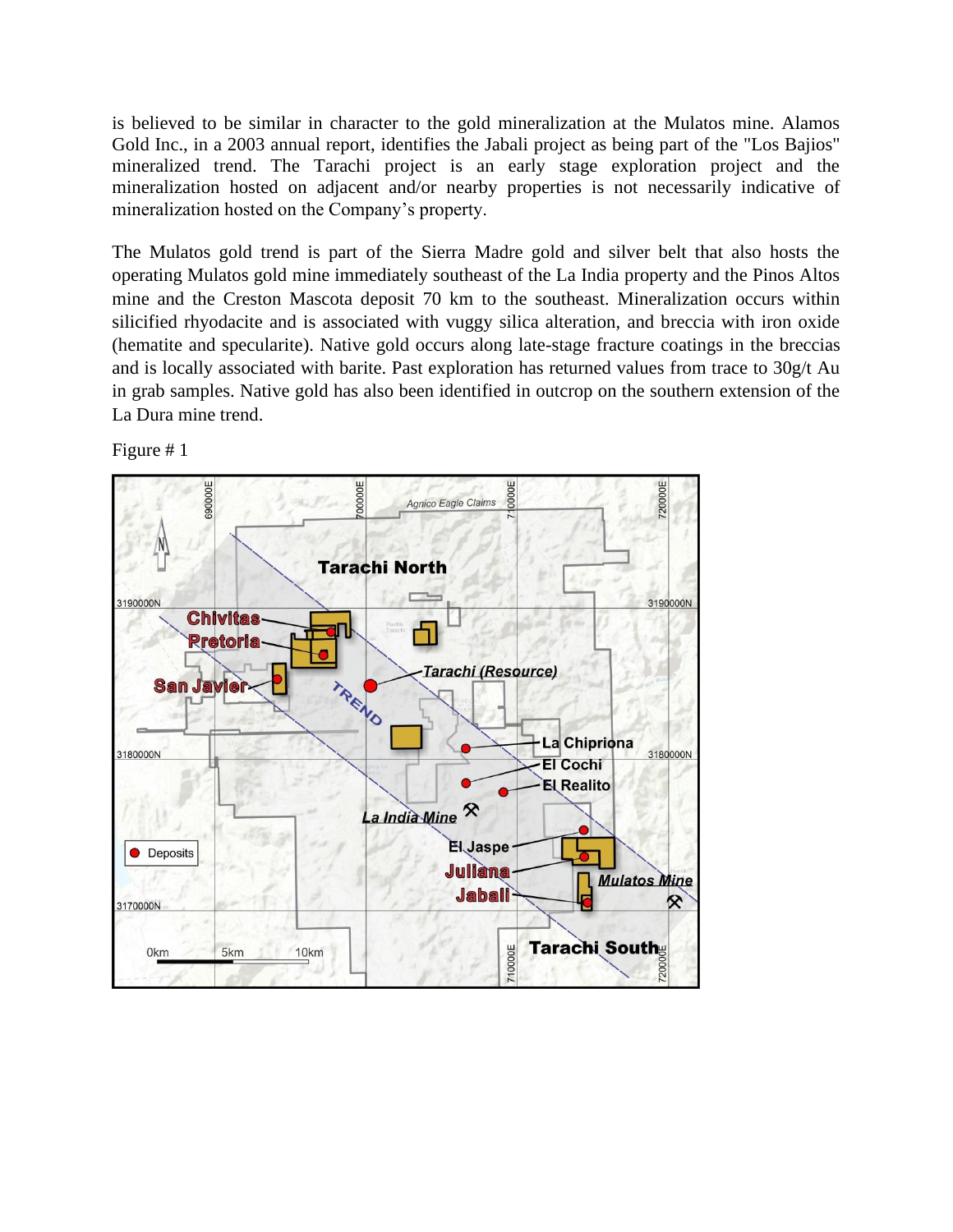#### **Deal Terms**

The Company has entered into an agreement whereby Tarachi has the sole and exclusive irrevocable right and option to acquire an undivided 100% right, title and interest in and to the Juliana, Juliana No.1, Juliana No.2 and La Moritas concessions free and clear of all encumbrances, such option to be exercisable by the Company by making cash payments of an aggregate of \$2,000,000 US to the Optionor, to be paid as follows:

\$40,000 on the Execution Date;

not less than \$30,000 on the six-month anniversary of the Execution Date; not less than \$30,000 on the 12-month anniversary of the Execution Date; not less than \$30,000 on the 18-month anniversary of the Execution Date; not less than \$60,000 on the 24-month anniversary of the Execution Date; not less than \$60,000 on the 30-month anniversary of the Execution Date; not less than \$150,000 on the 36-month anniversary of the Execution Date; not less than \$150,000 on the 42-month anniversary of the Execution Date; not less than \$150,000 on the 48-month anniversary of the Execution Date; not less than \$700,000 on the 54-month anniversary of the Execution Date; not less than \$700,000 on the 60-month anniversary of the Execution Date.

In addition, issue a total of 4,000,000 common shares (subject to such resale restrictions and legends as may be imposed by applicable securities laws and the CSE), as follows (collectively, the "**Share Issuances**"):

500,000 Shares on the Effective Date;

1,000,000 Shares on the 12-month anniversary of the Execution Date;

1,000,000 Shares on the 24-month anniversary of the Execution Date;

1,500,000 Shares on the 26-month anniversary of the Execution Date.

The transfer of the Juliana, Juliana No.1, Juliana No.2 and La Moritas concessions is subject to a 3% NSR with respect to the production from the Concessions. The Company will have the right, at any time, to repurchase 1/3 of the 3% of the NSR (being a 1% NSR), for \$1,000,000.

| Concession    | <b>Total Area</b> |
|---------------|-------------------|
| Juliana       | 285.7202 Ha       |
| 216099        |                   |
| Juliana No. 1 | 345 Ha            |
| 227630        |                   |
| Juliana No. 2 | 70 Ha             |
| 215830        |                   |
| Las Moritas   | 447.6959 Ha       |
| 228789        |                   |

Table # 1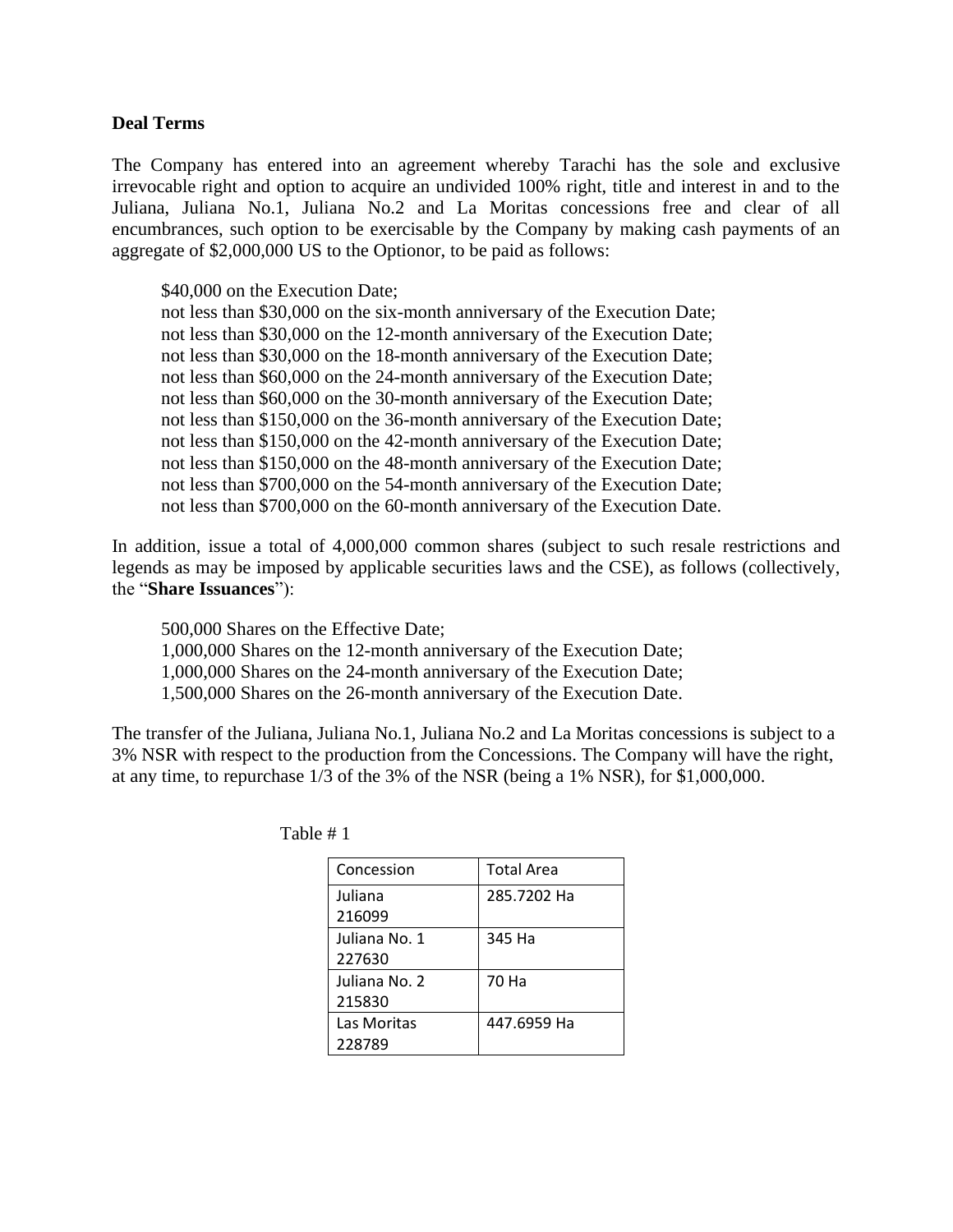#### **Stock option grant**

The Company also announces that it has granted stock options to consultants of Tarachi, under the Company's stock option plan. An aggregate amount of 80,000 stock options have been granted with an exercise price of 0.70 cents and will vest immediately. They are exercisable for a period of four years from the date of the grant and are subject to the policies of the CSE Exchange.

## **Qualified Person**

Lorne Warner, P. Geo, President, CEO and Director of the Company is a qualified person as defined by National Instrument 43-101 and has reviewed and approved the scientific and technical disclosure in this news release.

**Contact Information:** For more information and to sign-up to the mailing list, please contact:

Lorne Warner, CEO

Tel: (250) 574-5767

Email: [lorne@tarachigold.com](mailto:lorne@tarachigold.com)

#### **SPECIAL NOTE REGARDING FORWARD LOOKING STATEMENTS**

This news release includes certain "Forward‐Looking Statements" within the meaning of the United States Private Securities Litigation Reform Act of 1995 and "forward‐looking information" under applicable Canadian securities laws. When used in this news release, the words "anticipate", "believe", "estimate", "expect", "target", "plan", "forecast", "may", "would", "could", "schedule" and similar words or expressions, identify forward‐looking statements or information. These forward‐looking statements or information relate to, among other things: the exploration and development of the Project; future mineral exploration, development and production including the identification of a work program.

Forward‐looking statements and forward‐looking information relating to any future mineral production, liquidity, enhanced value and capital markets profile of Tarachi, future growth potential for Tarachi and its business, and future exploration plans are based on management's reasonable assumptions, estimates, expectations, analyses and opinions, which are based on management's experience and perception of trends, current conditions and expected developments, and other factors that management believes are relevant and reasonable in the circumstances, but which may prove to be incorrect. Assumptions have been made regarding, among other things, the price of silver, gold and other metals; costs of exploration and development; the estimated costs of development of exploration projects; Tarachi's ability to operate in a safe and effective manner and its ability to obtain financing on reasonable terms.

These statements reflect Tarachi's respective current views with respect to future events and are necessarily based upon a number of other assumptions and estimates that, while considered reasonable by management, are inherently subject to significant business, economic, competitive, political and social uncertainties and contingencies. Many factors, both known and unknown, could cause actual results, performance or achievements to be materially different from the results, performance or achievements that are or may be expressed or implied by such forward‐looking statements or forward-looking information and Tarachi has made assumptions and estimates based on or related to many of these factors. Such factors include, without limitation: satisfaction or waiver of all applicable conditions to closing